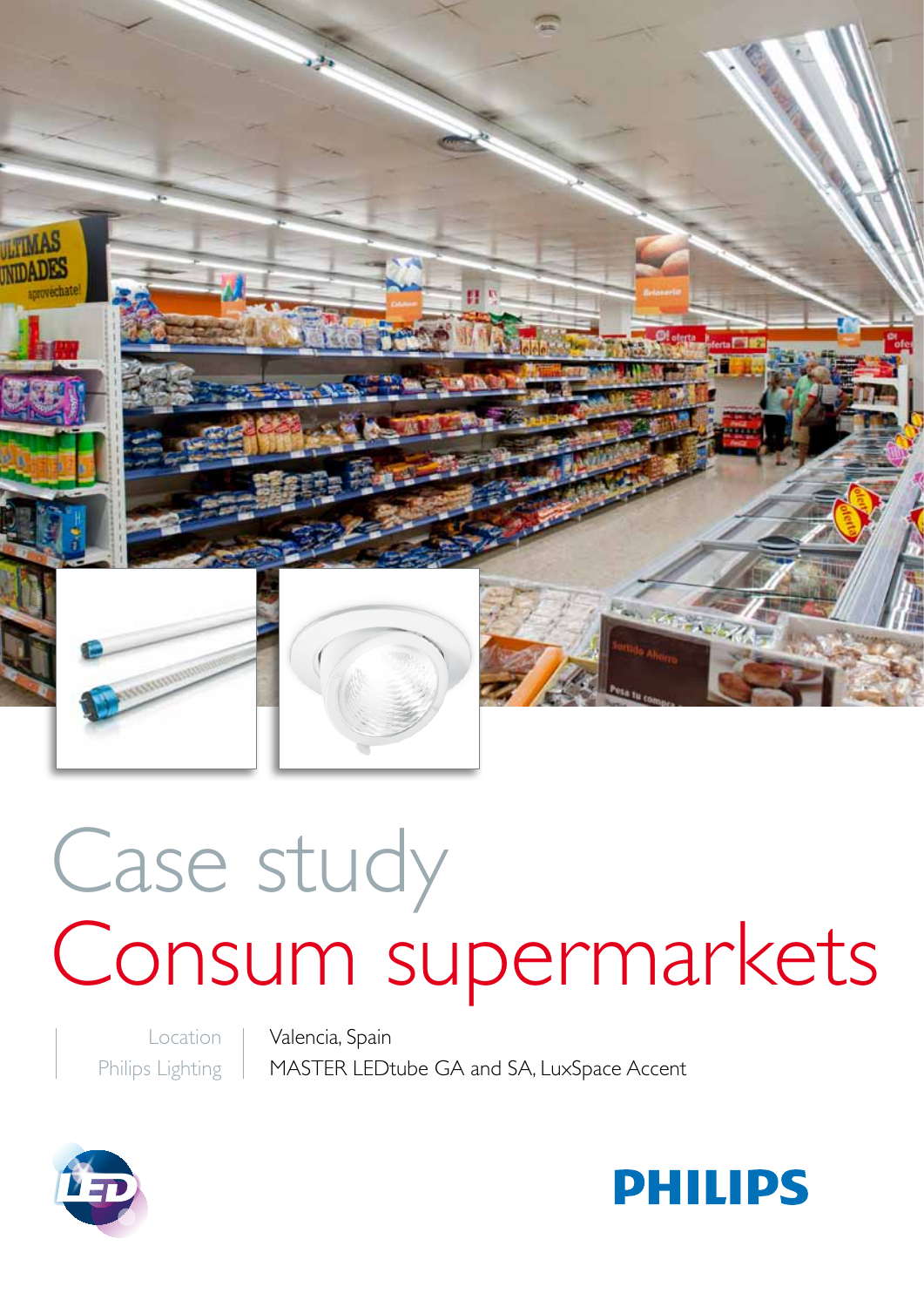

"The actual results we obtained following the renovation have exceeded our expectations. We now have a supermarket equipped with the best lighting technology on the market that is, in return, producing energy savings of 60% compared with the installation we had previously. We can now be proud as we are having the most efficiently lit supermarket in the whole of the Valencian Community."

Javier Martínez Huedo, Director Maintenance Division, Development Department - Consum

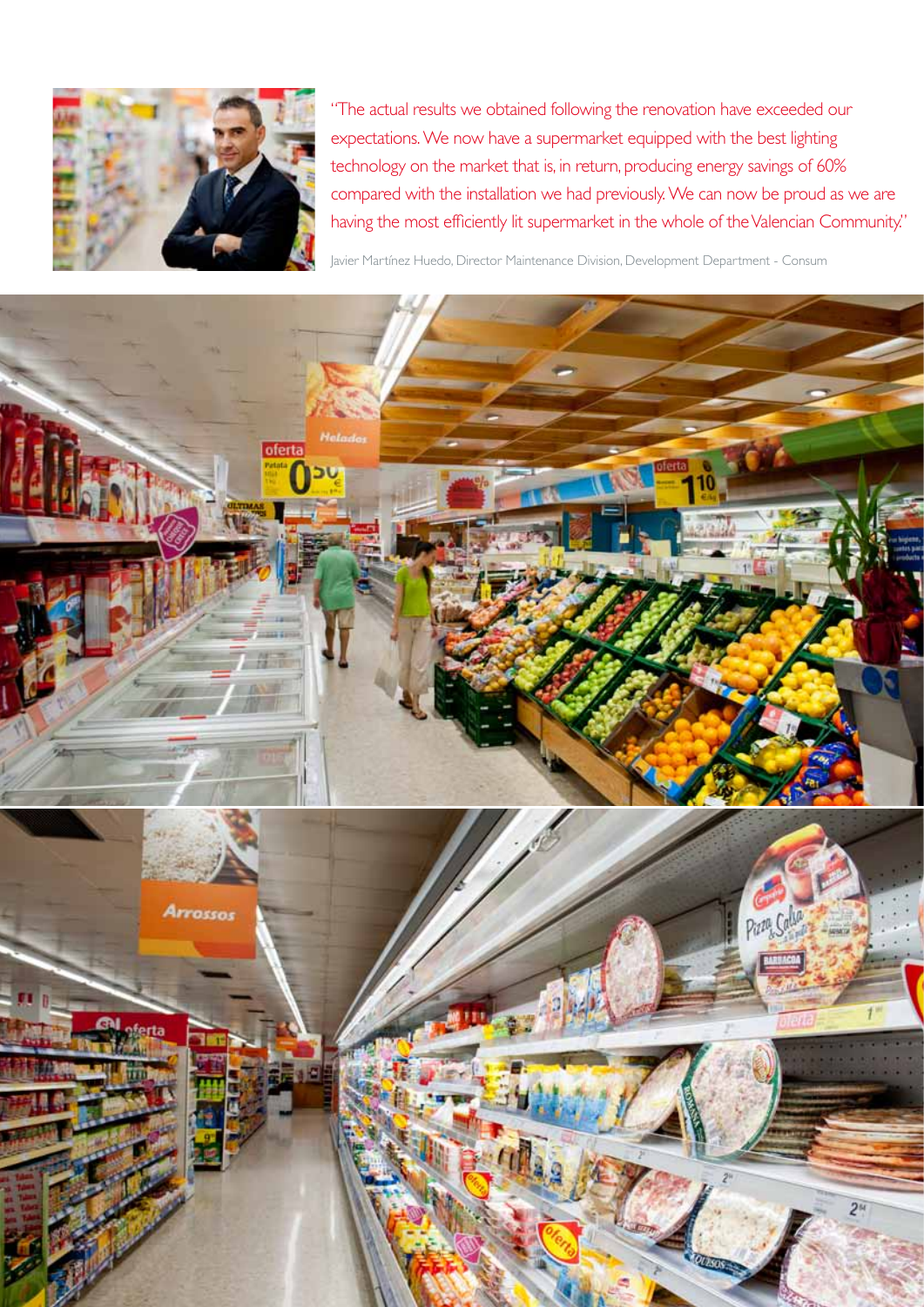## Consum: committed to sustainability with the new 100% LED supermarket



#### Project info

#### Customer

Consum Supermarkets **Location** 

Valencia, Spain

Philips products

MASTER LEDtube GA General lighting, MASTER LEDtube SA Cooler cabinets, LuxSpace Accent

#### **Background**

Consum is the largest supermarket chain along the Mediterranean coast of Spain, operating in the commercial distribution sector through the Consum and Consum Basic supermarkets, and the Charter franchises. As part of its environmental targets for this year, Consum plans to reduce its carbon footprint by 5% to combat climate change. This is the reason why they have adopted an energy efficiency plan based on making efficient use of its installations, using control-system monitoring, and this represents an active commitment to using efficient technologies.

### The challenge

The Consum store offered ample possibilities for energy improvement through simple changes of bulbs and luminaires. Consum and Philips both agreed to use this installation as a testing platform for new solutions. Given its advanced consumption monitoring systems, the improvements resulting from the changes are easily measurable. Until now, Consum has been using energysaving alternatives based on energy-saving fluorescent tubes (MASTER TL-D Eco) and MASTERColour Elite discharge lamps in its spotlights. At this store, for the first time the group has invested in making the jump to LED technology, showing once again that it is at the technological forefront within the food sector.

#### The solution

All fluorescent bulbs have been replaced with MASTER LEDtubes GA. The energy saving alone is more than 45%. The light quality and distribution make this product the ideal replacement for traditional fluorescent lighting. For the accent lighting (100W and 150W output) Philips suggested a combination of LuxSpace Accent 40W and 65W respectively. This directable luminaire allows stable adjustment and a secure fixture angle. Furthermore, for the walls and the cooler cabinets, the MASTER LEDtubes SA were used, equipped with the proper optics and sealing for this application type. This resulted in energy savings of more than 65%. This range is designed to be used in both positive cold and negative cold refrigerator displays. Its rotational fitting allows light to be directed to where it is needed and thereby make certain products stand out over others.

#### **Benefits**

On completion of the installation, the actual energy savings are higher than the initial forecasts. The consumption indicators, connected to the lighting, show reductions of around 65% in relation to those obtained prior to the installation of the Philips LED solutions. In addition, maintenance costs have dropped to zero from the moment the installation was completed because we have opted for a technology that will last more than 10 years without a single fault.